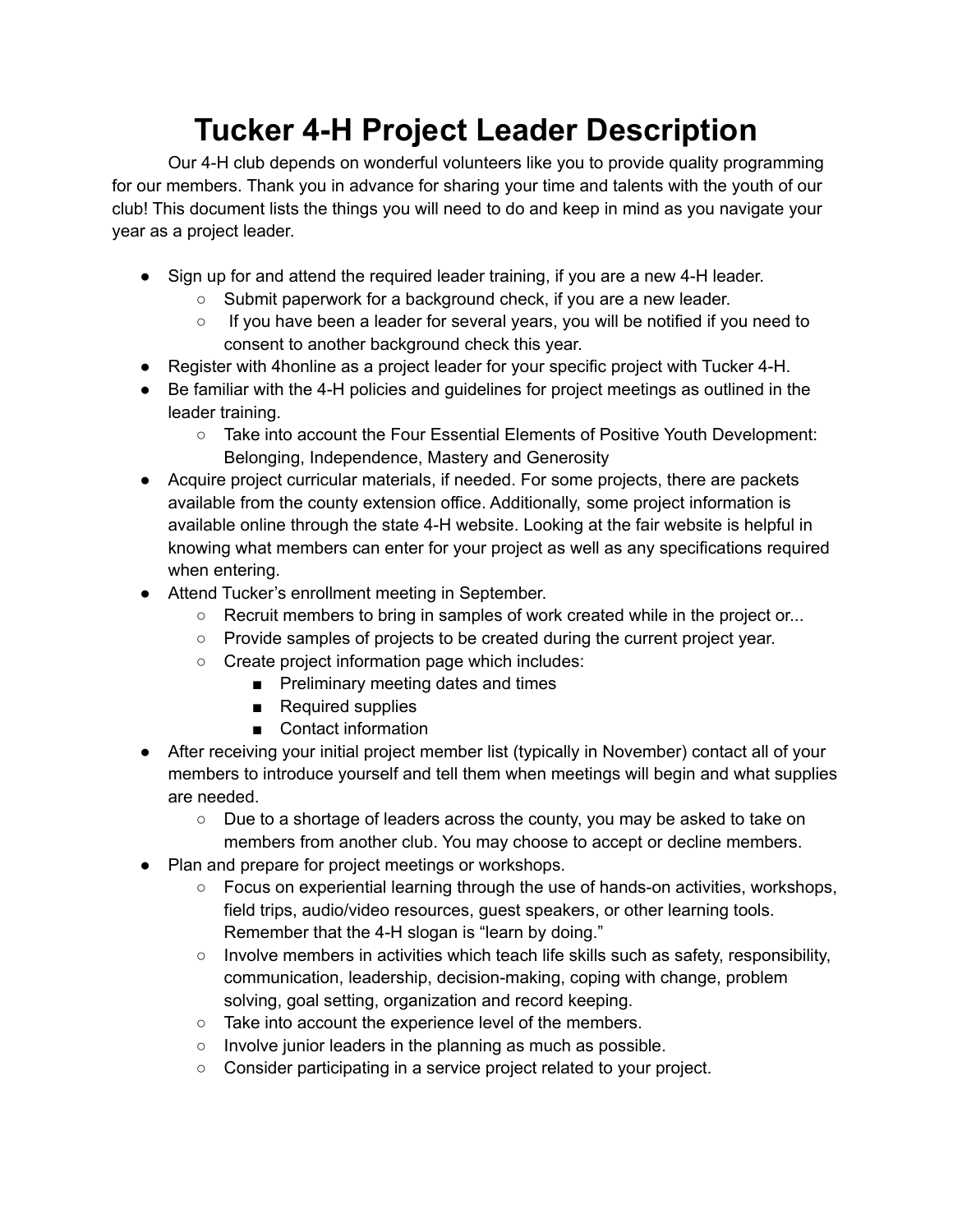- Contact members to inform them that meetings will begin, giving specific dates, times and a location.
	- Send reminders before meetings.
- Hold project meetings
	- Hold the first meeting by at least January so there is enough time for members to complete their projects in a timely fashion. (Some projects are only able to meet outdoors once the weather permits. This makes late spring and early summer very busy times for some members, so starting your meetings several months prior to that gives members a head start on their projects.)
	- A minimum of 5 meetings is requested, but more, of course, are encouraged.
	- Meetings are typically 1-2 hours long and occur at least once a month but every week or twice a month may be necessary depending upon the project.
	- Create a safe and welcoming environment.
		- Review all safety procedures/requirements related to the project.
	- Be positive and encouraging, focusing on new skills and growth in ability.
	- Assist members with setting goals for the year which are to be included on the project pages of their record books..
	- $\circ$  Contact members who may not be attending meetings to see what may be done to encourage attendance.
- Share with members the due dates and information for registrations, animal paperwork, and fair entries.
- Inform members of and encourage participation in other 4-H opportunities related to the project.
- Encourage youth to share what they have learned with others.
	- Involve junior leaders in the planning of meetings and activities.
	- Delegate responsibilities or leadership of an activity to older members or junior leaders.
- Depending upon your project, you may need to attend county meetings/trainings or assist with county activities.
- Attend fair
	- Enjoy looking at your project members' entries!
	- View other entries in your project area to get ideas for next year.
- Assist members with record keeping and filling out record books, if needed. Self-reflection is an important part of the 4-H experience.
- Attend the record book reading session in August.
	- Comment on the individual record book scoring sheet for each member.
	- Comment on the project page for each member.
	- Fill out an end of year project page
		- Note which members "achieved" for your project
			- $\bullet$  Attended  $\frac{3}{4}$  of project meetings (when possible)
			- Showed at the fair
		- List outstanding project members
		- List outstanding junior leaders
		- Specify whether you will lead again the following year.